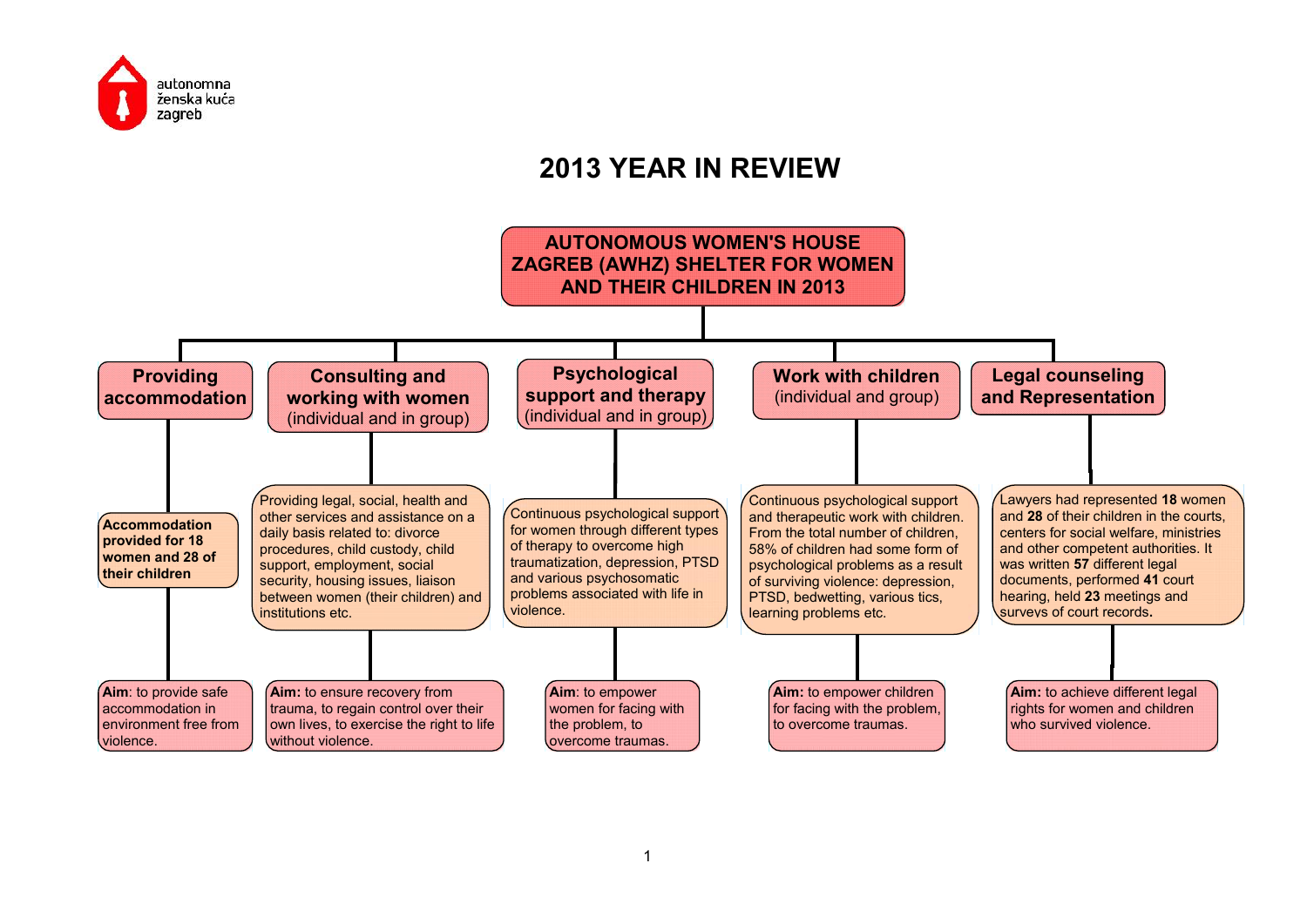

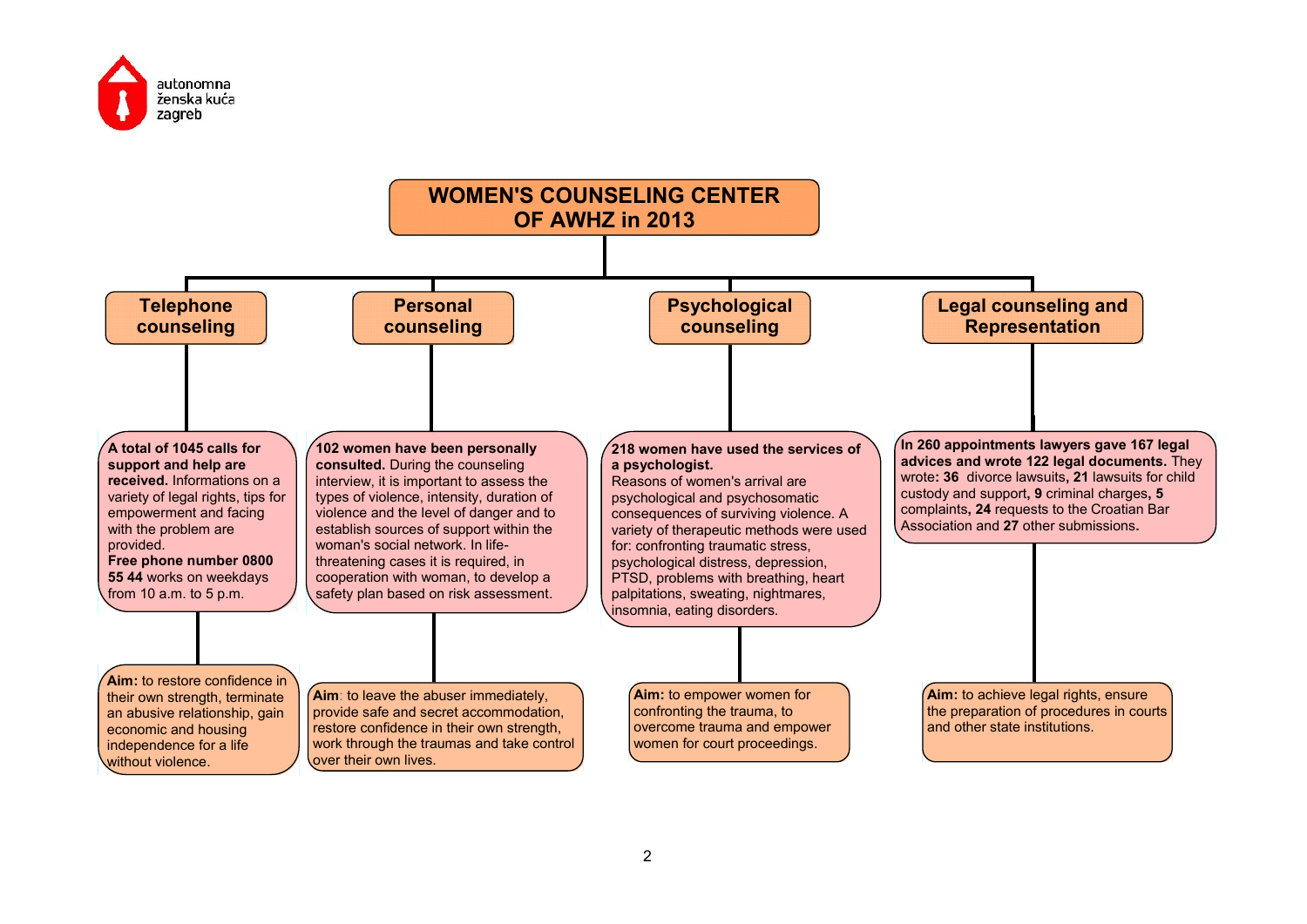

## **Additional activities of Shelter and Counseling Center and other projects of AWHZ in 2013**

**Legislation monitoring and lobbying**

**Training, conferences and other public events**



Due to the entry into force of the new Criminal Law on January 1st 2013, or its consequences related to women and their children who survived domestic violence, and the process of adopting the new Family Law, we have organized a number of activities with the aim to influence on legislator to change or enact provisions/laws that ensure adequate protection of women and their children. Therefore, in a special section below, we give a short presentation of the activities that can not be summarized here in a way that would be understandable**.**

We participated in a total of 24 seminars and educations in the country and abroad and held training for family physicians. We implemented 12 educations for 65 students and education for students who study social work. We participated in the 5 round tables discussions, 6 conferences, including international conference of WAVE network where we gave a lecture about the legal system in Croatia. We participated as a member of jury for Erste Foundation award for social integration in Central and Eastern Europe.

We have organized and participated in campaigns to end violence against women in the context of marking important key dates: International Women's Day, International Day for the Elimination of Violence against Women, National Day of Fight Against Violence Against Women, International Human Rights Day, and so on. The media were covering our actions for 141 times in the form of news, reports and interviews. We participated in a joint promotional campaign tied to the premiere of the film "Shut Up" by Lucas Nola. The film is based on a true story about a woman who had survived domestic violence. As part of the Campaign we organised and participated in two public events.

Development of an annual plan and projects and regularly report to our major donors: the Ministry of Social Policy and Youth, Zagreb County and the City of Zagreb. Implementation of the fundraising from individuals project - using a regular donations by standing order and one-off donations; implementation of communication strategy for individual donors. For International Women's Day has been organized charity action by "Women on Wine" association at the Museum of Arts and Crafts called "Pink Day Zagreb," where funds were collected to support AWHZ work. In December, actor Kristijan Ugrina donated the show for children in shelter and Santa Claus shared gifts (winter shoes and sweets) donated by Ciciban and Ferrero. In December Avenue Mall donated its space for finding new donors by use of standing order. Regular financial management, including reporting to state institutions (Financial Agency, State Audit Office, etc.) on a timely basis.

**Fundraising and financial management**

**Aim:** to change the laws and attitudes, policies and practices of state institutions which are competent for solving problems of violence against women and to prevent violence against women.

**Aim**: to raise awareness and sensitize the state institutions and society in general about violence against women, to change attitudes, policies, laws and practices and to prevent violence against women.

zza de la componenta de la construcción de la construcción de la construcción de la construcción de la construcción de la construcción de la construcción de la construcción de la construcción de la construcción de la const

**Aim**: to raise awareness and sensitize the state institutions and society in general about violence against women, to change attitudes, policies, laws and practices and to prevent violence against women.

**Aim**: to continue operating with shelter, counseling center and other programs of AWHZ, increase the impact of citizens' support and achieve our vision and mission.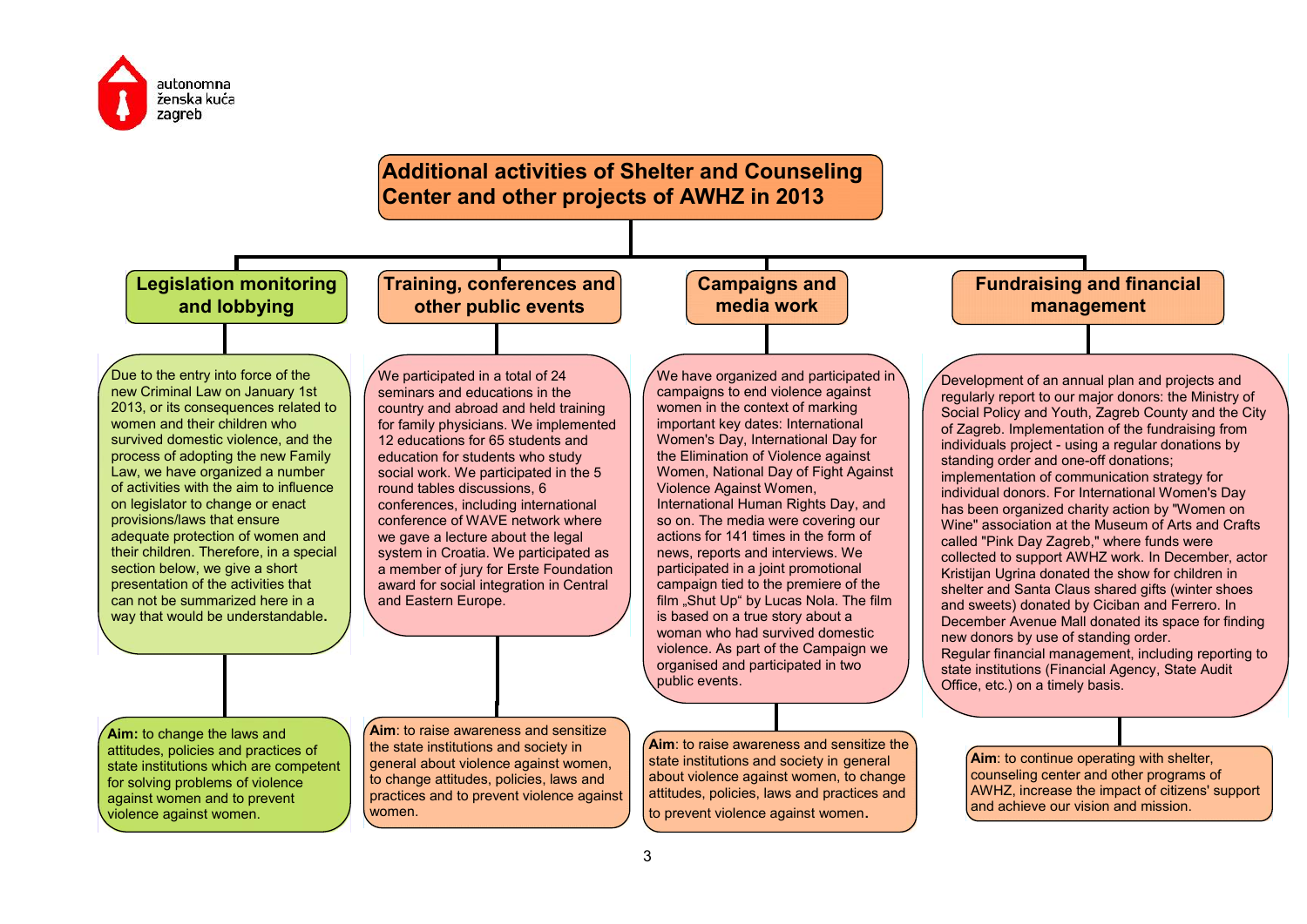

**Additional activities of shelter and counseling center and other projects of AWHZ in 2013**

**Legislation monitoring and lobbying**

Continuation of the project *Monitoring implementation of Croatia's Domestic Violence Legislation* in collaboration with **The Advocates for Human Rights (USA) and the Bulgarian Gender Research Foundation**. In May, in collaboration with local women's organizations in Sisak and Pula, the *Report on the Implementation of Croatia's Domestic Violence Legislation* was presented to an audience of police, social workers etc.

We started the campaign and lobbying to modify *Criminal Law*, urgently requesting reintroduction of a criminal offense of domestic violence (formerly Art. 215a). From the entry into force of a new Criminal Law 01/01/2013, by which the same offense was abolished and its various aspects have been introduced as a qualificatory form of general criminal offenses (such as serious physical injuries), the consequences are very heavy and serious for women and children survivors of domestic violence. On 21st of May 2013 we had organized a press conference at which had spoken representatives of AWHZ as well as actors Vili Matula and Urša Raukar. We sent a proposal to modify the Criminal Law to all members of Parliament and relevant institutions. On 16th of April 2013 we met with the Minister of Justice Orsat Miljenić to whom we presented our proposal and the reasons for requesting modification of the Criminal Law. Our suggestions were well accepted and taken into consideration with the aim to rapidly adopt any necessary changes. On the occasion of the National day of fight against violence against women 17/09/2013 we organized a round table discussions along with the Office of the President and the UNDP. The theme of the round table was the implementation of the new Criminal Law and the proposal of a new Family Law.

On 19th of March 2014 we participated in the thematic session of Parliamentary committee for gender equality about new Family Law proposal. At the end of May, right before discussion of final Family Law proposal in the Croatian Parliament, we lobbied and held a series of meetings with the clubs in the Croatian Parliament and handed them our amendments on new Family Law. From May we are working on public advocacy and further lobbying related to new Family Law addressing it to competent state bodies and institutions. We participated in the preparatory meeting in cooperation with the Croatian Law Centre (CLC), and we held a presentation at the panel "Achievement of the principle of equal rights and protection of human rights in family relations - discussion within process regulatory impact assessment (RIA)", organized by the CLC 05/28/2013 in Zagreb. We joined through a new mechanism (RIA) to influence the legislative process or consultation with the interested public (deadline was 8.6. 2013). We sent our comments on the thesis of the Family Law as well as our request to all members of Parliament and Government, and in August we sent even more detailed comments on the draft proposal.

On 11/06/2014 we held a working meeting with President of Republic of Croatia Ivo Josipović regarding the ratification of the Council of Europe Convention on preventing and combating violence against women and domestic violence, adopting new Family Law and our proposals about restoring art. 215a of domestic violence in the Criminal Law.

We participated in a regional IPA project in collaboration with several regional organizations "*With Combined Efforts - to the New European Standards in the Protection of Women Against Gender-based Violence*" through public campaigns and lobbying for the ratification of the Council of Europe Convention on preventing and combating violence against women and domestic violence. The Council of Europe Convention on preventing and combating violence against women and domestic violence is an international treaty and comprehensive legal framework that will apply to all forms of violence against women, including domestic violence.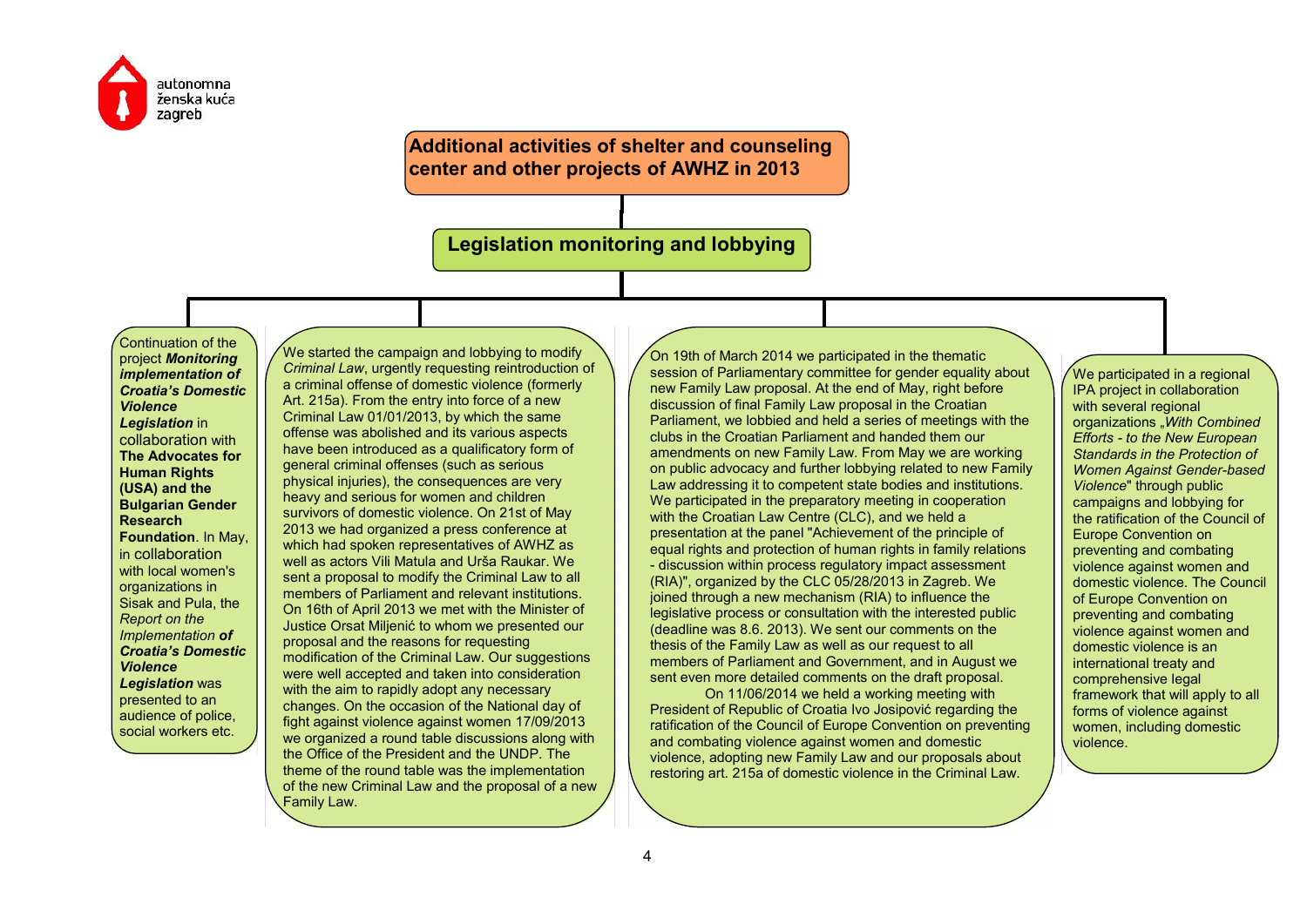